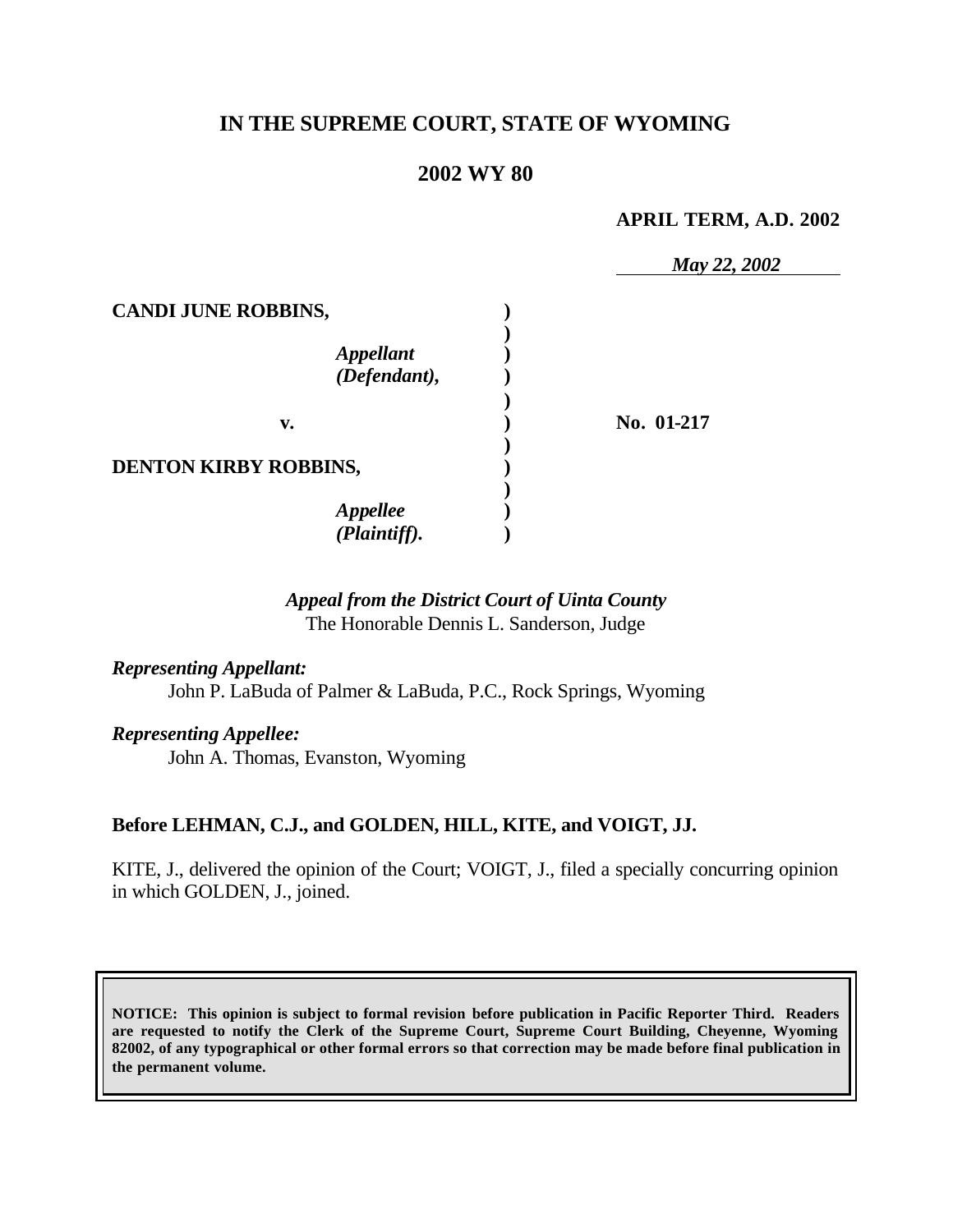## KITE, Justice.

[¶1] Denton Robbins (the father) filed for a divorce against Candi Robbins (the mother). At trial, the parties stipulated to the guardian ad litem (GAL) filing her report with the court and testifying concerning that report. The trial court essentially followed the GAL's recommendation and ordered physical custody to alternate every six months until the child enters school at which time the father will have primary custody with liberal visitation by the mother. The mother appeals claiming the trial court should not have allowed the GAL to testify. We affirm.

### **ISSUES**

[¶2] The mother presents the following issue:

Did the district court err in permitting the guardian ad litem to act as attorney and a fact witness?

The father frames a somewhat distinct issue:

Whether the district court abused it[]s discretion by acting in a manner which exceeded the bounds of reason in awarding joint legal and physical custody of the minor child to both parties on an alternating six month basis until either the child starts kindergarten or the mother leaves Uinta County at which time the father would have primary physical custody and the mother would have standard visitation?

## **FACTS**

[¶3] The parties married in May 2000. The father filed a complaint for divorce on August 31, 2000, seeking custody of their sixteen-month-old son. The GAL was appointed to "represent the best interests of the child." Upon the parties' agreement, temporary custody was split on a weekly basis. The parties also substantially agreed with regard to the division of their property. A trial was ultimately held on the issue of permanent custody. The GAL provided her report to both parties who stipulated at trial to the admission into evidence of the report and the supplemental report. The report described both parties as capable and loving parents. Each had made allegations against the other concerning infidelity which the GAL disregarded. The father had stable employment, and the mother worked part time. Both were admonished to refrain from using alcohol while they were with their son. The GAL recommended the joint custody continue but alternate every six months rather than weekly to enhance stability and consistency for the child. The supplemental report altered that recommendation slightly due to developments occurring between the preparation of the initial report and trial. The supplemental report stated that the mother had been living with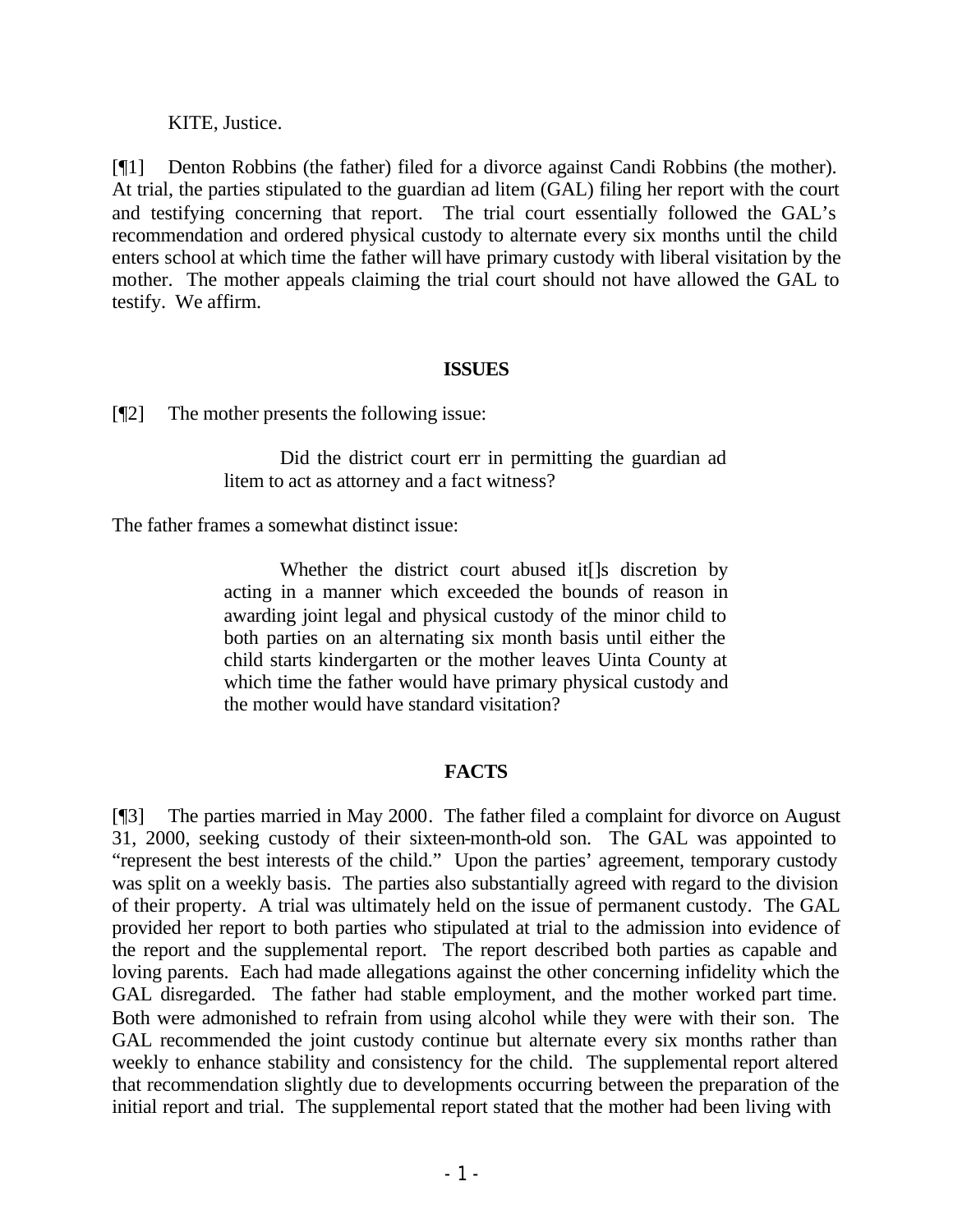her parents and her brother. Certain problems had developed with the brother that caused the GAL to be concerned about the parties' son living in that environment. The mother then moved out of her parents' home, but the GAL had not inspected her new residence. In addition, the mother had been involved in an altercation in a bar, and the police had frequently observed her as they performed their "bar checks." The GAL continued to recommend joint custody; however, she indicated, if the court preferred a primary custodian, she recommended the father be the primary custodian with the mother having liberal visitation. She provided three reasons for that recommendation: (1) the father demonstrated stability in his home environment and employment in contrast to the mother's instability in those areas; (2) although both parties had exhibited problems with alcohol, the mother's employment provided more opportunities for a continued "drinking lifestyle"; (3) the father had proved himself to be a more diligent facilitator with respect to visitation than had the mother.

[¶4] At trial, the court received testimony from the mother, the father, and numerous individuals who were acquainted with both. The GAL was offered the opportunity to ask questions of the witnesses, but she declined referencing confusion in Wyoming case law concerning the GAL's proper role at trial. The mother's counsel then informed the trial court that he and the father's counsel had discussed the GAL's appropriate role and "thought it would be best if she was just called as a fact witness." He also indicated he was aware of Wyoming law in this area and, in fact, had a case pending before this court concerning the proper role of a GAL. Given that stipulation and the GAL's concerns, she did not participate as an attorney in the proceedings. Instead, the father's counsel called her as a witness with no objection from the mother's counsel. The GAL testified consistently with her report. In response to questions from both counsel, she provided more detail concerning her investigation and recommendations.

[¶5] Ultimately, the trial court ordered joint custody so long as both parents continued to live in Uinta County until the child reached school age. Specifically, it awarded custody to the mother from December 1 through May 31 and to the father from June 1 through November 30 with liberal visitation for the noncustodial parent. The court further ordered the father would have primary custody when the child reached school age or if the mother left Uinta County.

[¶6] On the day of trial, this court published its decision in *Pace v. Pace*, 2001 WY 43, 22 P.3d 861 (Wyo. 2001), in which we confirmed our prior decision in *Clark v. Alexander*, 953 P.2d 145 (Wyo. 1998), that the ethical rules prohibited attorneys from serving as GALs and also testifying as witnesses. Based upon that case, the mother filed a motion for a new trial claiming the trial court erred in allowing the GAL to testify. The trial court denied the motion, and the mother appealed.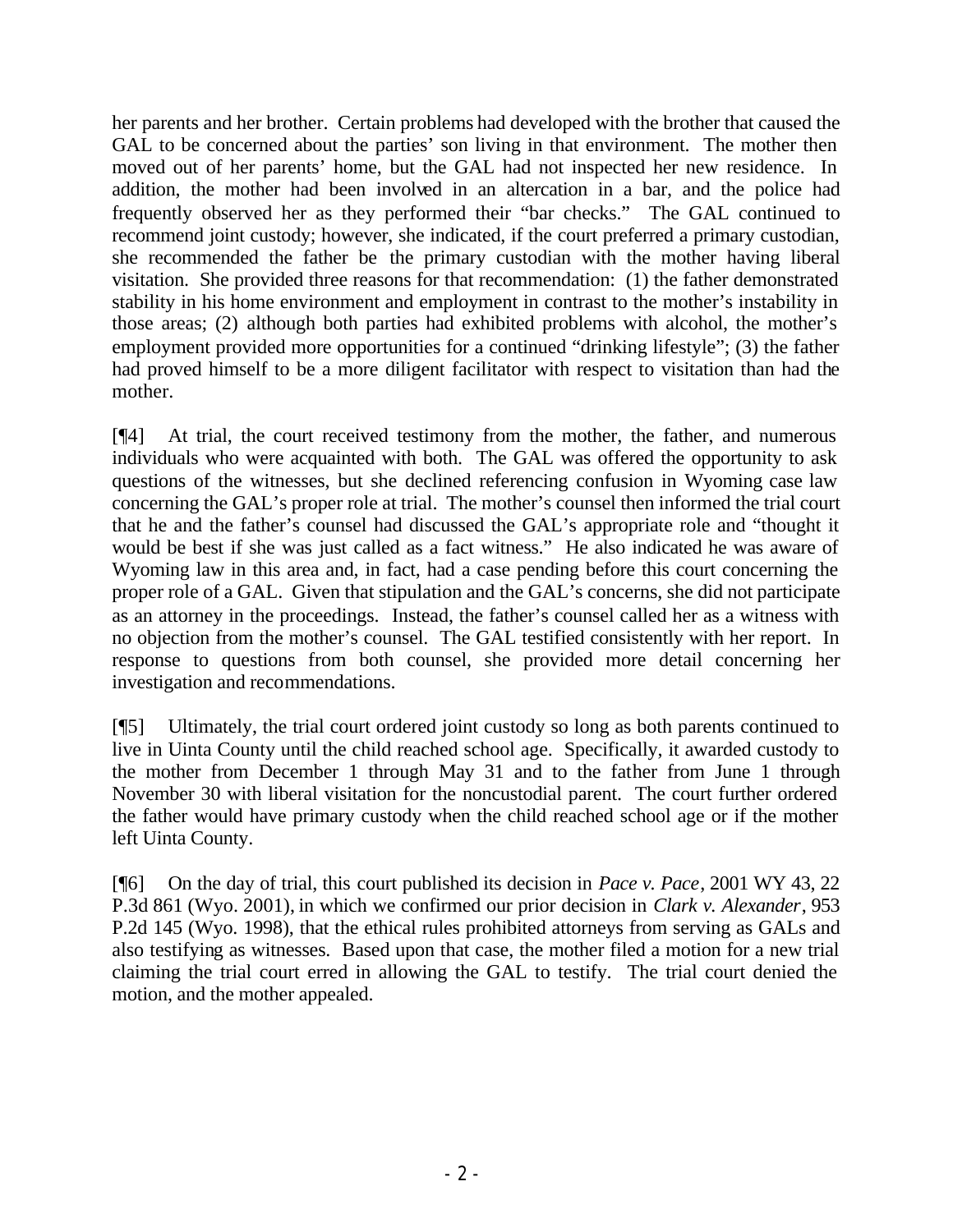#### **DISCUSSION**

[¶7] In *Clark*, this court held that attorneys serving as GALs may not serve as fact witnesses because of their ethical obligations under the Rules of Professional Conduct for Attorneys at Law. Instead, we ruled:

> Recommendations can be made to the court through closing argument based on the evidence received. It is, therefore, unnecessary to allow the attorney/guardian ad litem to place his or her own credibility at issue. *Consequently, we join those jurisdictions which hold that an attorney/guardian ad litem may not be a fact witness at a custody hearing.*

> This is not to say that the attorney/guardian ad litem may not submit a written report to the parties. A detailed report which timely informs the parties of the relevant facts and the basis of the guardian ad litem's recommendation may facilitate agreement prior to trial. If the parties so stipulate, the report may be presented to the court. However, the report should not be filed with the court or received into evidence without the express agreement of the parties. To the extent that prior Wyoming cases may conflict with this holding, they are here overruled.

*Clark,* 953 P.2d at 154 (citations omitted & emphasis added). Counsel for both parties in this case were fully aware of the *Clark* case, and yet they agreed the GAL could, and should, testify. After trial, the mother's counsel seemed to suggest that the recently issued *Pace* opinion established a new requirement which prohibited attorney GALs from testifying and also representing the best interest of the child. In fact, *Pace* created no additional requirement that had not previously been clearly articulated three years earlier in *Clark.*

[¶8] *Clark* also stands for the proposition that such an ethical violation not instigated by the prevailing party would not require reversal unless it somehow resulted in a manifest injustice.

> In *Moore* [*v. Moore*], 809 P.2d [255,] 264 [(Wyo. 1991)], we held that an ethical violation, not brought about by the prevailing party, will be reversed only if it resulted in manifest injustice. In many district courts, it is not uncommon to allow the testimony of an attorney/guardian ad litem. Thus, in the absence of objection to the district court, we cannot say that the prevailing party in this case was responsible for the ethical violation. Therefore, we must determine whether the admission of the attorney/guardian ad litem's testimony and reports, as well as the tape recordings, resulted in manifest injustice under the totality of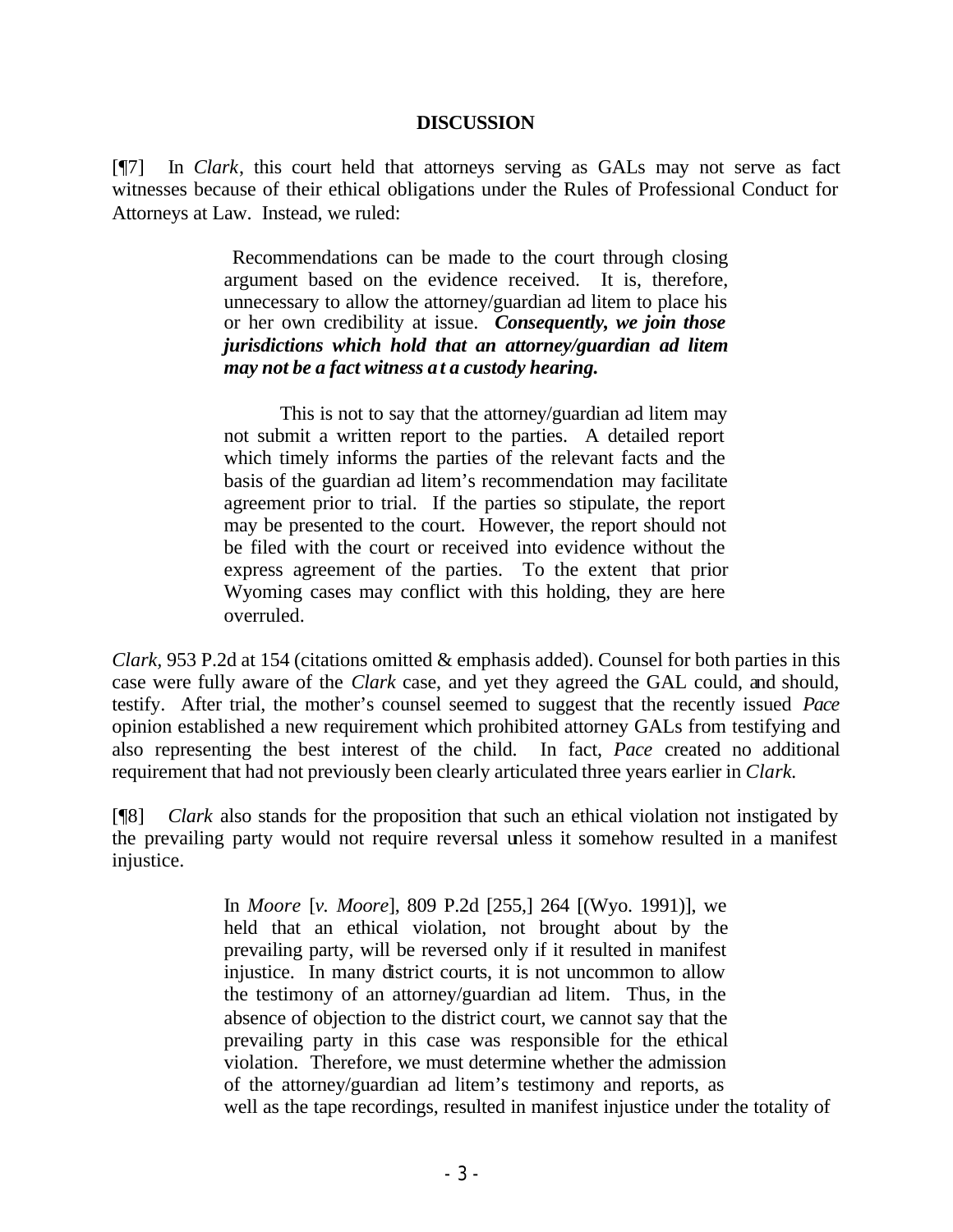the circumstances. *Moore*, 809 P.2d at 264.

Manifest injustice "contemplate[s] a situation that is unmistakable or indisputable, was not foreseeable, and affects the substantial rights of a party." *McCarthy v. State*, 945 P.2d 775, 777 (Wyo. 1997).

*Id.*

[¶9] In this case, the mother cannot identify how the GAL's testimony created any injustice. It was certainly foreseeable that the trial court might consider the GAL's recommendation persuasive. That recommendation was already before the court in the form of the GAL's report, the admission to which the mother had stipulated. The parties introduced other substantial evidence, including testimony by both parents, that supported the trial court's conclusion the father was the more stable parent. At the hearing on the motion for a new trial, the trial court commented that the GAL's testimony actually convinced him in the mother's favor and dissuaded him from awarding full custody to the father. Finding no hint of injustice, we perceive no reason to reverse the trial court's ruling on permanent custody.

[¶10] An additional comment is in order. To the extent error occurred in this case, it is difficult to conceive of a more apparent example of invited error. These parties stipulated the GAL's report could be submitted to the trial court. They were fully aware of the cases addressing the propriety of attorney GALs testifying. The mother's counsel had actually argued in *Pace*, which was then pending before this court, that prior case law prevented the GAL from testifying. The GAL herself was well informed of the limitations on her role. Yet they all agreed to a procedure which allowed the GAL to testify. Now, having obtained a result that was fairly predictable–the trial court followed the GAL's recommendation–the mother and her counsel cry foul and seek another time at bat. We are decidedly unpersuaded. "[I]f a party requests or moves the court to make a ruling which is actually erroneous and the court does so, that party cannot take advantage of the error on appeal or review." *Mayland v. Flitner*, 2001 WY 69, ¶44, 28 P.3d 838, ¶44 (Wyo. 2001).

[¶11] Affirmed.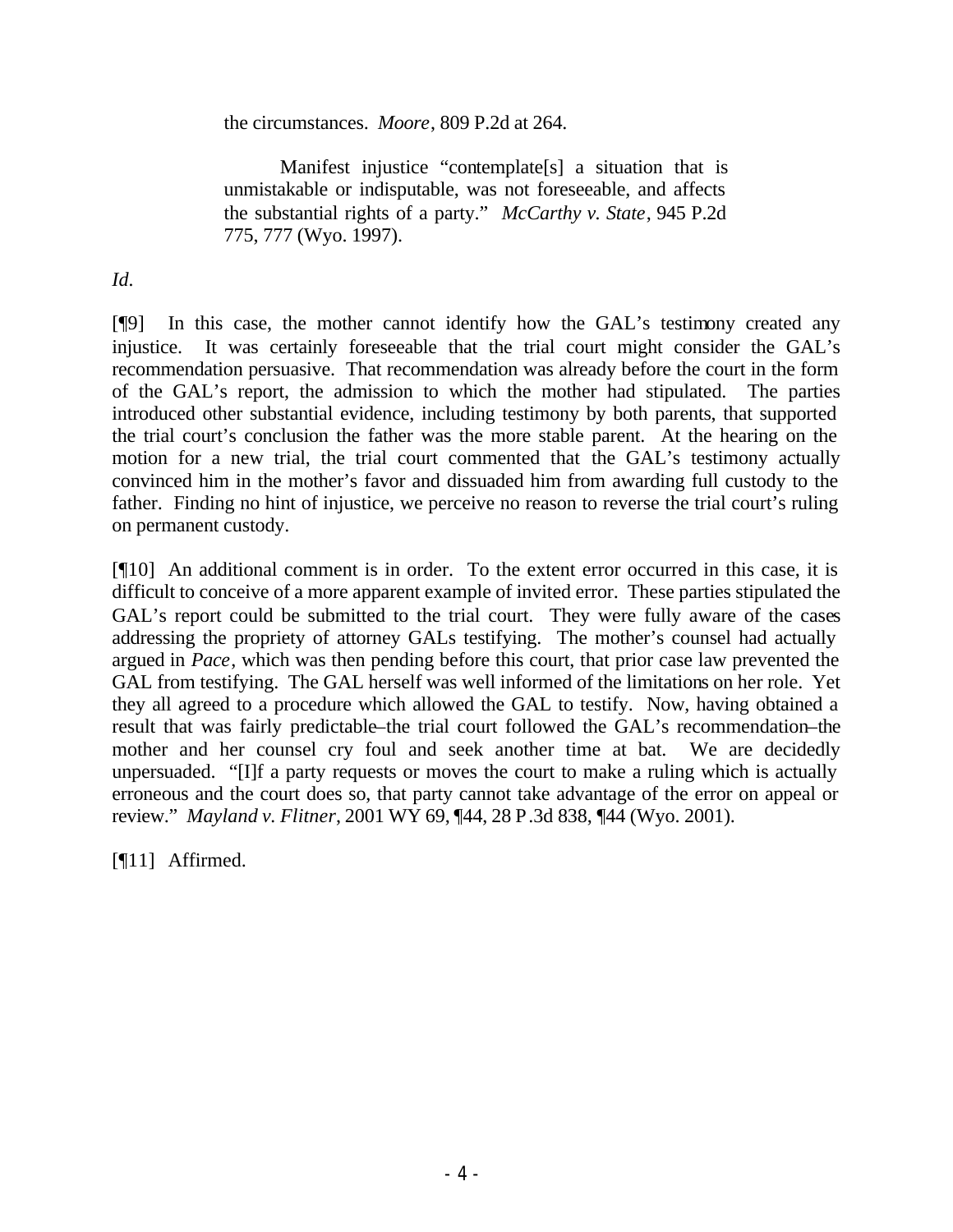## **VOIGT, Justice, specially concurring, with which GOLDEN, Justice, joins.**

[¶12] I concur with the result of the majority opinion because the parties stipulated to the role played by the guardian ad litem in this case, the appellant was not prejudiced by that role, and the guardian ad litem was careful not to also act as an attorney for the child. I write separately only because I believe this Court has taken a wrong turn along the way as we have continued to restrict the ability of guardians ad litem who happen to be attorneys to perform their duties.

[¶13] One does not need to be an attorney to be a guardian ad litem. At the same time, due to their training, experience in the judicial system, and familiarity with the issues involved in a typical custody dispute, attorneys often make excellent guardians ad litem. I do not understand why a person who has been appointed to act as a child's guardian ad litem, and who has not been appointed to act as that child's attorney, may not be called as a fact witness. The status of being an attorney does not render a person, as a general matter, incompetent to testify.

[¶14] As I read *Pace v. Pace*, 2001 WY 43, 22 P.3d 861 (Wyo. 2001); *Clark v. Alexander*, 953 P.2d 145 (Wyo. 1998); and *Moore v. Moore*, 809 P.2d 261 (Wyo. 1991), it appears to me that the primary issue was how to deal with the dual role of someone appointed to be both attorney and guardian ad litem. The problem in *Pace*, for instance, was that the "GAL, who was a licensed attorney, impermissibly acted as both trial counsel and a witness." *Pace*, 2001 WY 43, ¶ 24, 22 P.3d at 869. It goes without saying that the same person should not be both witness and attorney in the same case. But we have now created a system wherein guardians ad litem who are not attorneys may testify, while guardians ad litem who happen to be attorneys may not testify, even if they do not appear as attorneys in the case. That makes no sense.

[¶15] Wyoming's small communities do not have an abundance of people willing to act as guardians ad litem in custody disputes. This Court should do all it can to make it easy for attorneys to fill that role. We have already stated what needs to be done to accomplish that goal: "A guardian ad litem, counsel, and the court should work together at the beginning of a case to develop and articulate clearly the scope and nature of the guardian ad litem's responsibilities." *Pace*, 2001 WY 43, ¶ 26, 22 P.3d at 870. In truth, that could be accomplished with a form order of appointment, in which it is clearly spelled out that the person appointed is acting only in the capacity of a guardian ad litem and not as an attorney.

[¶16] In *Clark*, 953 P.2d at 151-52, we made the following statement:

In providing guidance to the role of an attorney appointed to represent a child while at the same time acting as guardian ad litem, we do not intend to usurp the role of the district court in appointing individuals to act solely as an attorney or as guardian ad litem. It is imperative, however, that the appointee request